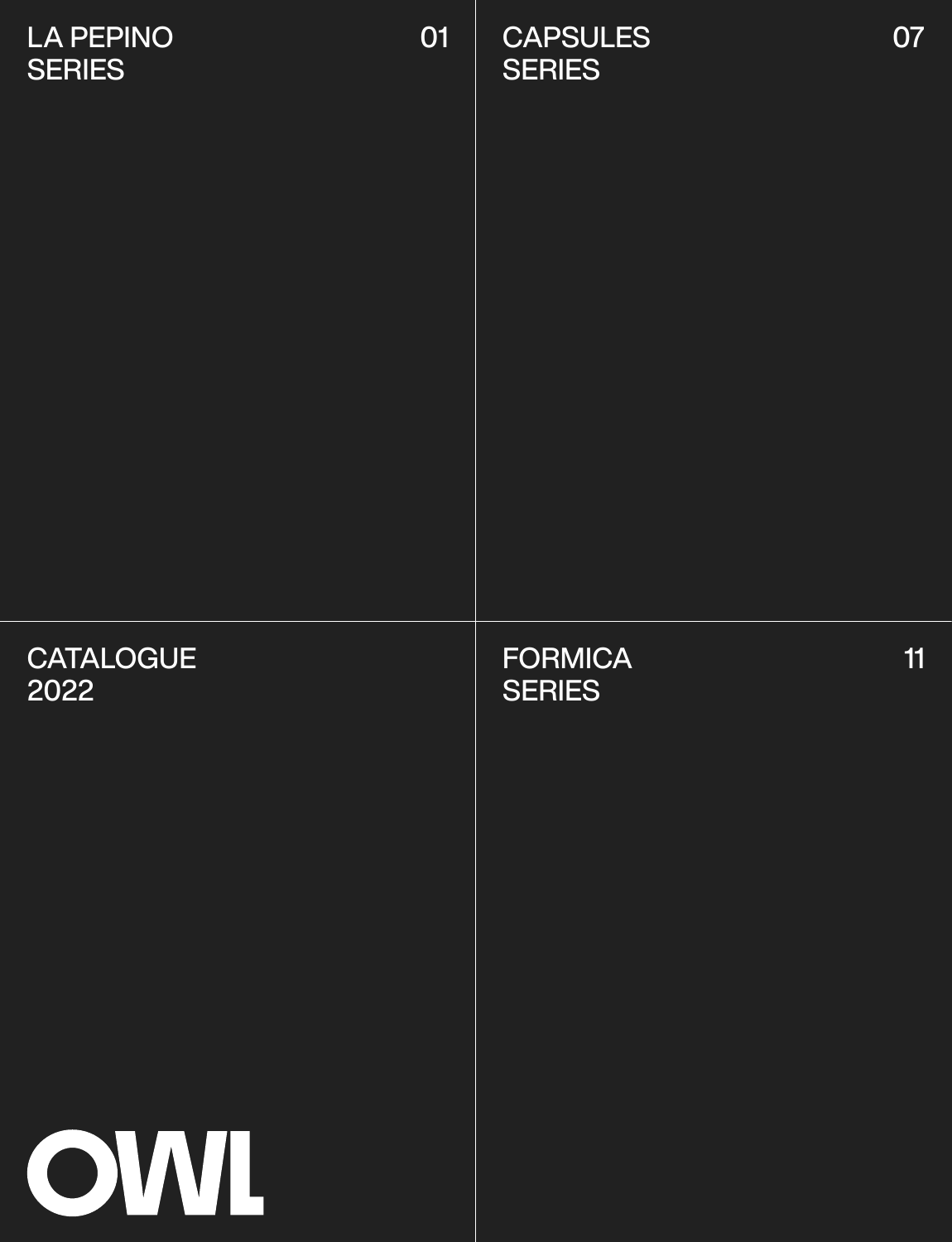info@owlfurnitureandobjects.com owlfurnitureandobjects.com

## LA PEPINO **SERIES**

La Pepino is a collection of only seating, which consists of the repetition of cylindrical cushions, supported by an organically shaped base. Every piece comes entirely upholstered in customizable fabric, and plays with the different points of contact between cushion and body.

The latest addition to the series is a metal framed chaise and ottoman, which is visually lighter than its plywood counterpart. In this variation only the cushions are upholstered, and depending on the chosen fabric, it becomes suitable for outdoor seating.

All mentioned options in this catalogue are customizable. We understand our furniture as series and therefore objects in constant evolution, adapting to different people and projects. Each of our designs is handmade in our workshop, using high-quality materials from local suppliers. This practice allows us to be conscious and sustainable, creating objects that stand the test of time. Thickness material may vary between 1-3mm depending on the raw materials sourced.

All prices listed within the catalogue are retail prices. VAT and transportation costs are not included. We apply trade discounts depending on the order and quantities placed. Please contact us for more information.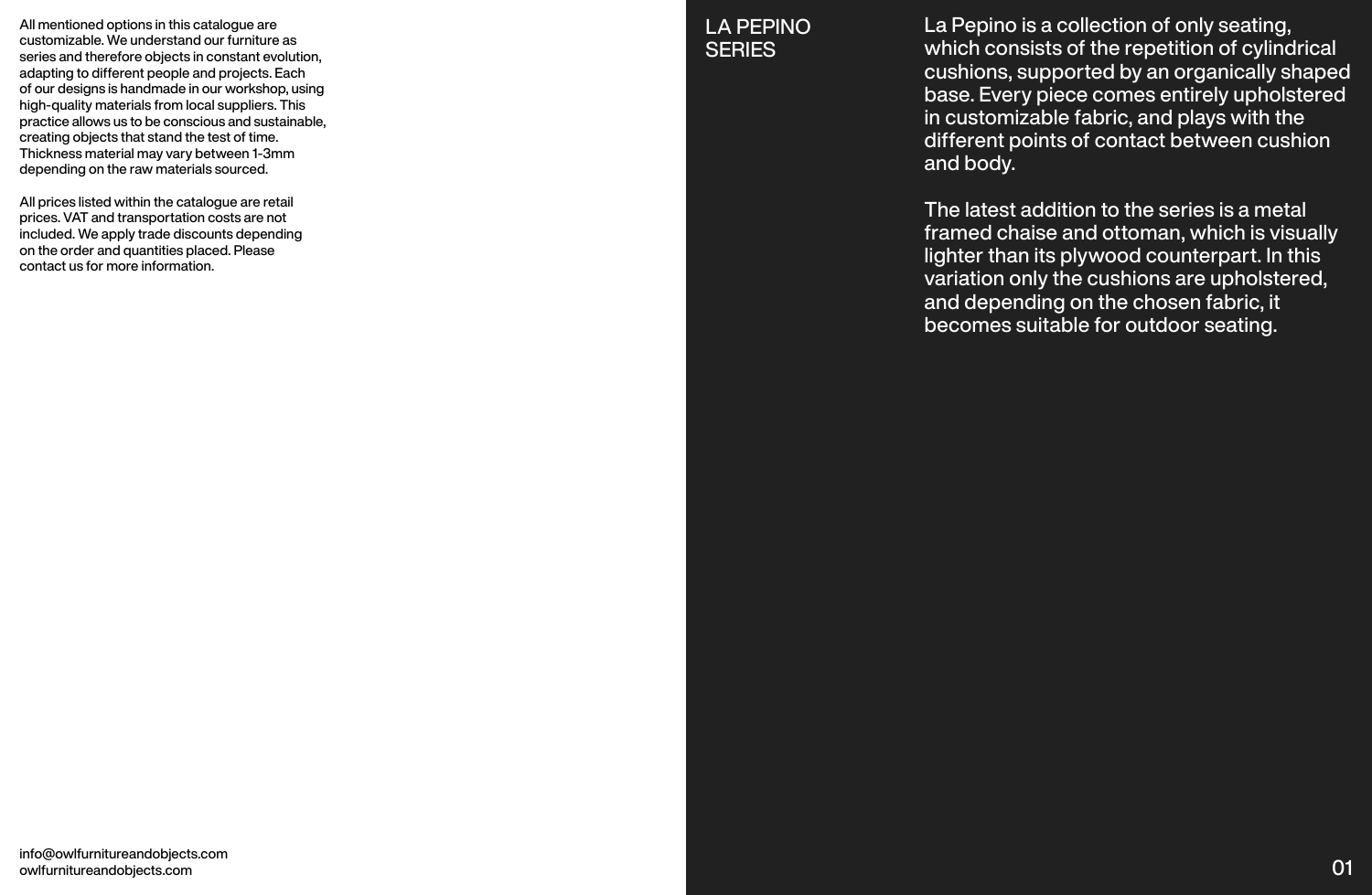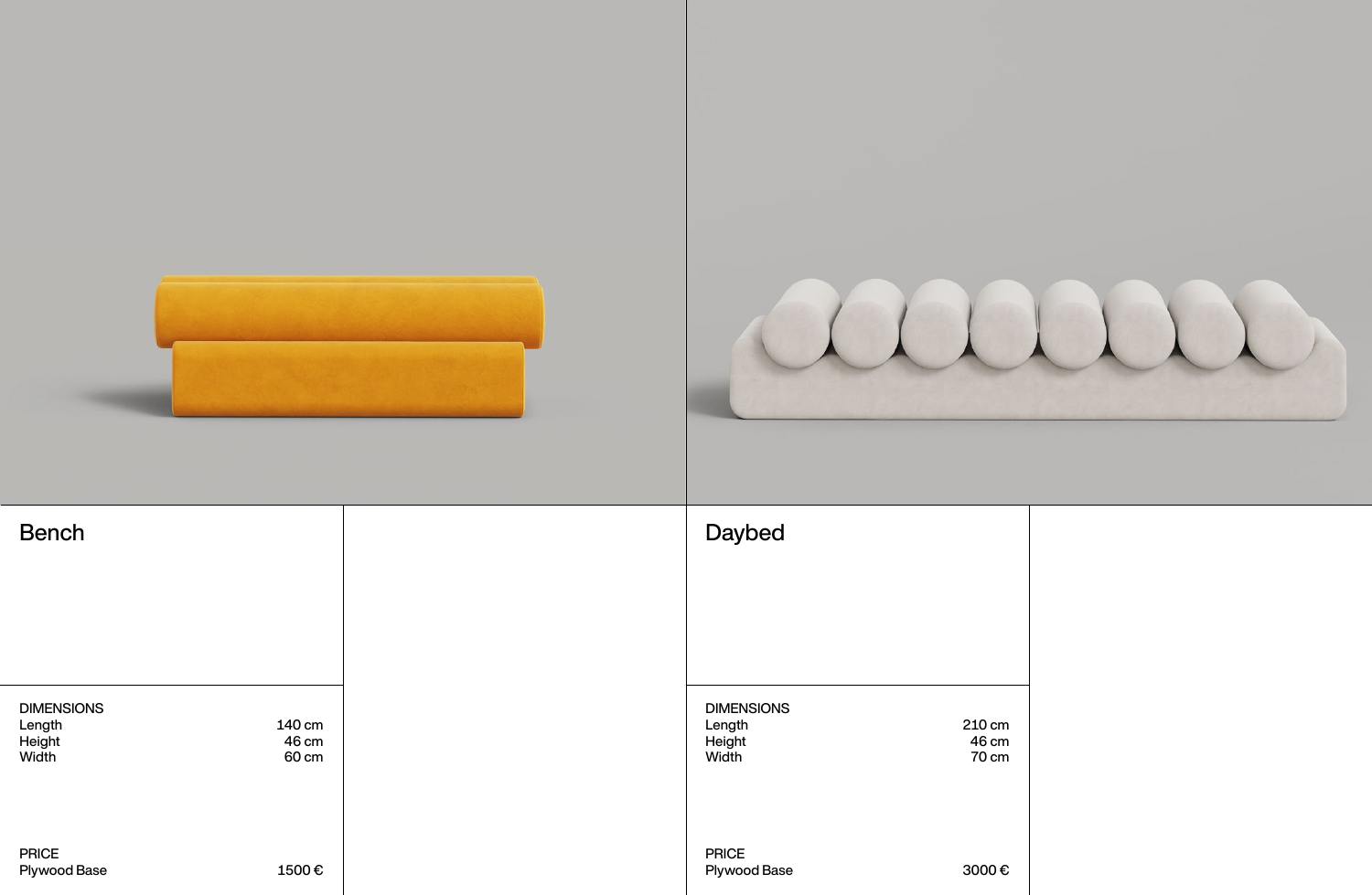| Chaise<br><b>Plywood Base</b>                                |                          | Chaise<br><b>Metal Base</b>                                |                                 |
|--------------------------------------------------------------|--------------------------|------------------------------------------------------------|---------------------------------|
| <b>DIMENSIONS</b><br>Length<br>Height<br>Width               | 112 cm<br>60 cm<br>70 cm | <b>DIMENSIONS</b><br>Length<br>Height<br>Width             | 112 cm<br>60 cm<br><b>70 cm</b> |
| <b>PRICE</b><br><b>Plywood Base</b><br>Set: Chaise + Ottoman | 2000€<br>2400€           | <b>PRICE</b><br><b>Metal Base</b><br>Set: Chaise + Ottoman | 3600€<br>4500€                  |

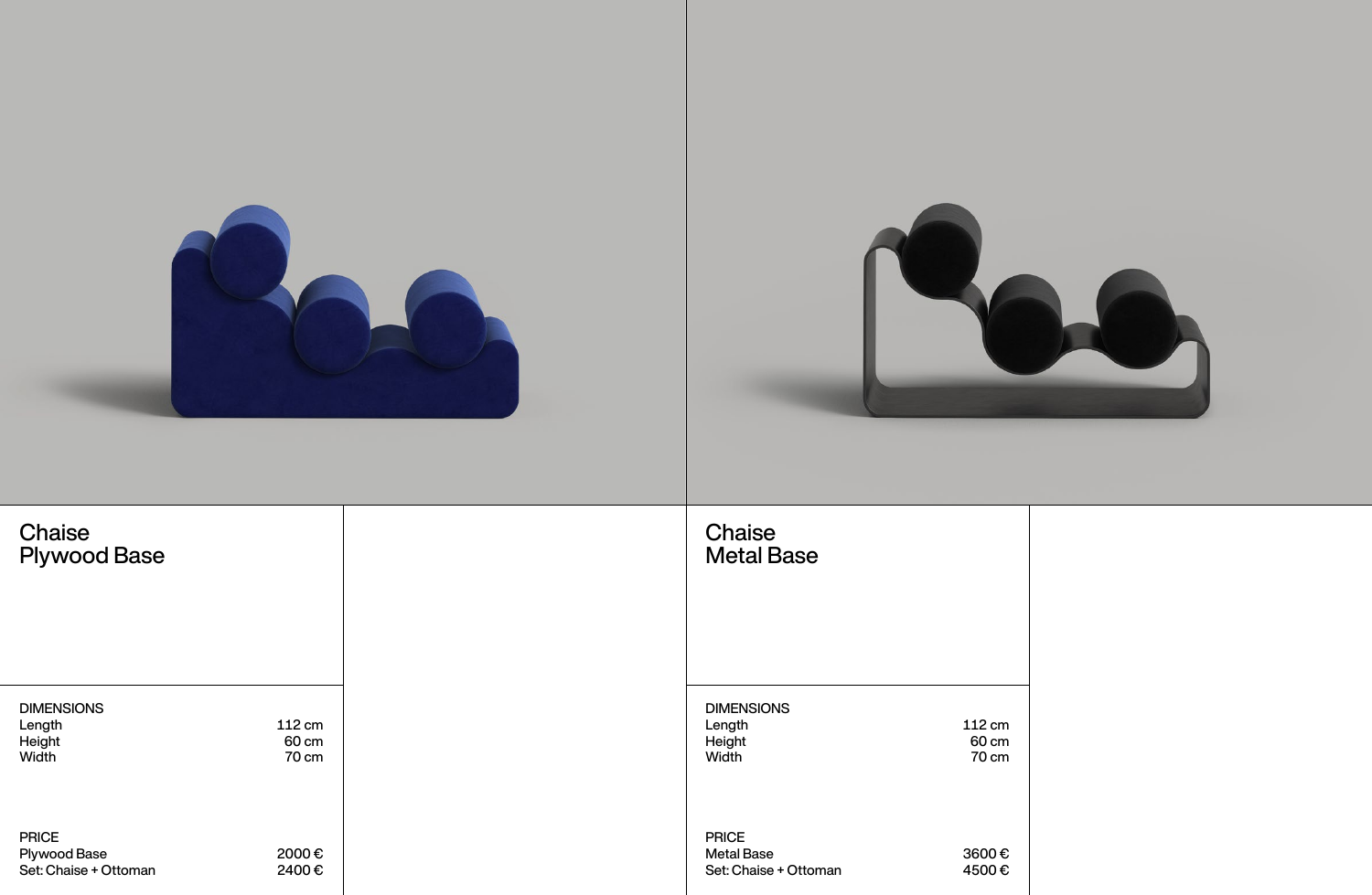| <b>PRICE</b><br><b>Plywood Base</b><br>Set: Chaise + Ottoman | <b>DIMENSIONS</b><br>Length<br>Height<br>Width | Ottoman<br><b>Plywood Base</b> |  |
|--------------------------------------------------------------|------------------------------------------------|--------------------------------|--|
| 750€<br>2400€                                                | 46 cm<br>46 cm<br>70 cm                        |                                |  |
| <b>PRICE</b><br><b>Metal Base</b><br>Set: Chaise + Ottoman   | <b>DIMENSIONS</b><br>Length<br>Height<br>Width | Ottoman<br><b>Metal Base</b>   |  |
| 1200€<br>4500€                                               | 46 cm<br>46 cm<br>70 cm                        |                                |  |

CAPSULES **SERIES** 

Capsules is a furniture series based on the evolution of the geometric form of a capsule, which consists of a cylinder with two hemispherical ends. Playing with the positive and negative space of its shape, the collection becomes an exploration of rounded and organic shapes.

The design of this series is open to being produced in various materials. As a base, we've chosen solid wood, lacquered MDF and alabaster, but the series lends itself to other requested materials.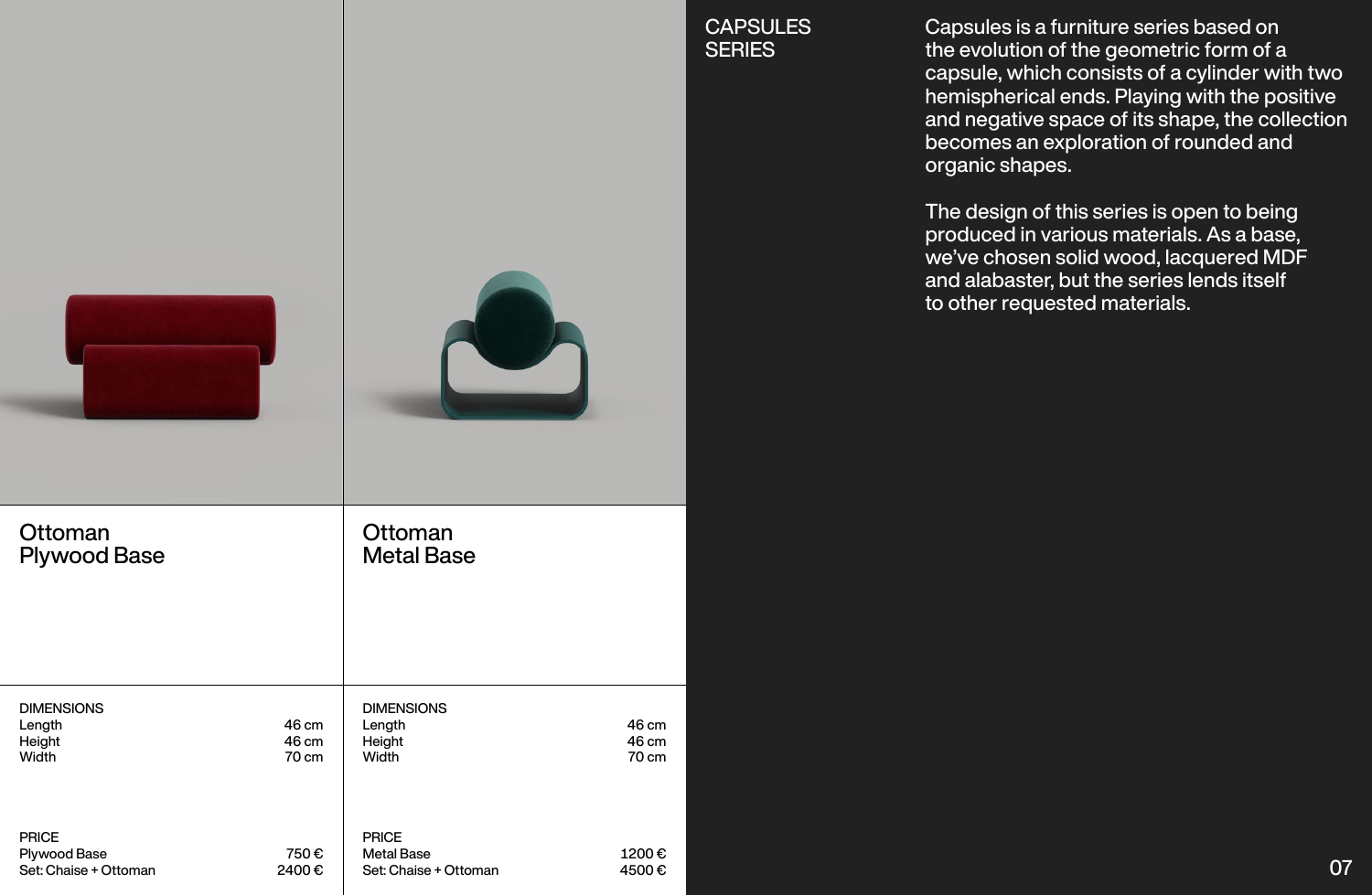## Dining Table

| <b>A</b>                                                                                                         |                                          | T II                                                                                    |                                     |                                                                                          |                            |
|------------------------------------------------------------------------------------------------------------------|------------------------------------------|-----------------------------------------------------------------------------------------|-------------------------------------|------------------------------------------------------------------------------------------|----------------------------|
| <b>Lounge Chair</b>                                                                                              |                                          | <b>Stool</b><br><b>Side Table</b>                                                       |                                     | <b>Coffee Table</b>                                                                      |                            |
| <b>DIMENSIONS</b><br><b>Seating Height</b><br><b>Total Height</b><br>Width<br>Depth<br><b>Material Thickness</b> | 40 cm<br>90 cm<br>52 cm<br>60 cm<br>3 cm | <b>DIMENSIONS</b><br><b>Total Height</b><br>Width<br>Depth<br><b>Material Thickness</b> | 45 cm<br>38 cm<br>38 cm<br>$1,9$ cm | <b>DIMENSIONS</b><br><b>Total Height</b><br><b>Diameter</b><br><b>Material Thickness</b> | 30 cm<br>60 cm<br>$2,5$ cm |
| <b>PRICE</b><br>Solid Wood                                                                                       | 1400€                                    | <b>PRICE</b><br>Solid Wood<br>Lacquered MDF<br>Alabaster                                | 600€<br>500€<br>950€                | <b>PRICE</b><br>Solid Wood<br>Lacquered MDF                                              | 850€<br>750€               |



74 cm 160 cm 80 cm 2,5 cm

2600 € 2100 €

DIMENSIONS Total Height Length Width Material Thickness

PRICE Solid Wood Lacquered MDF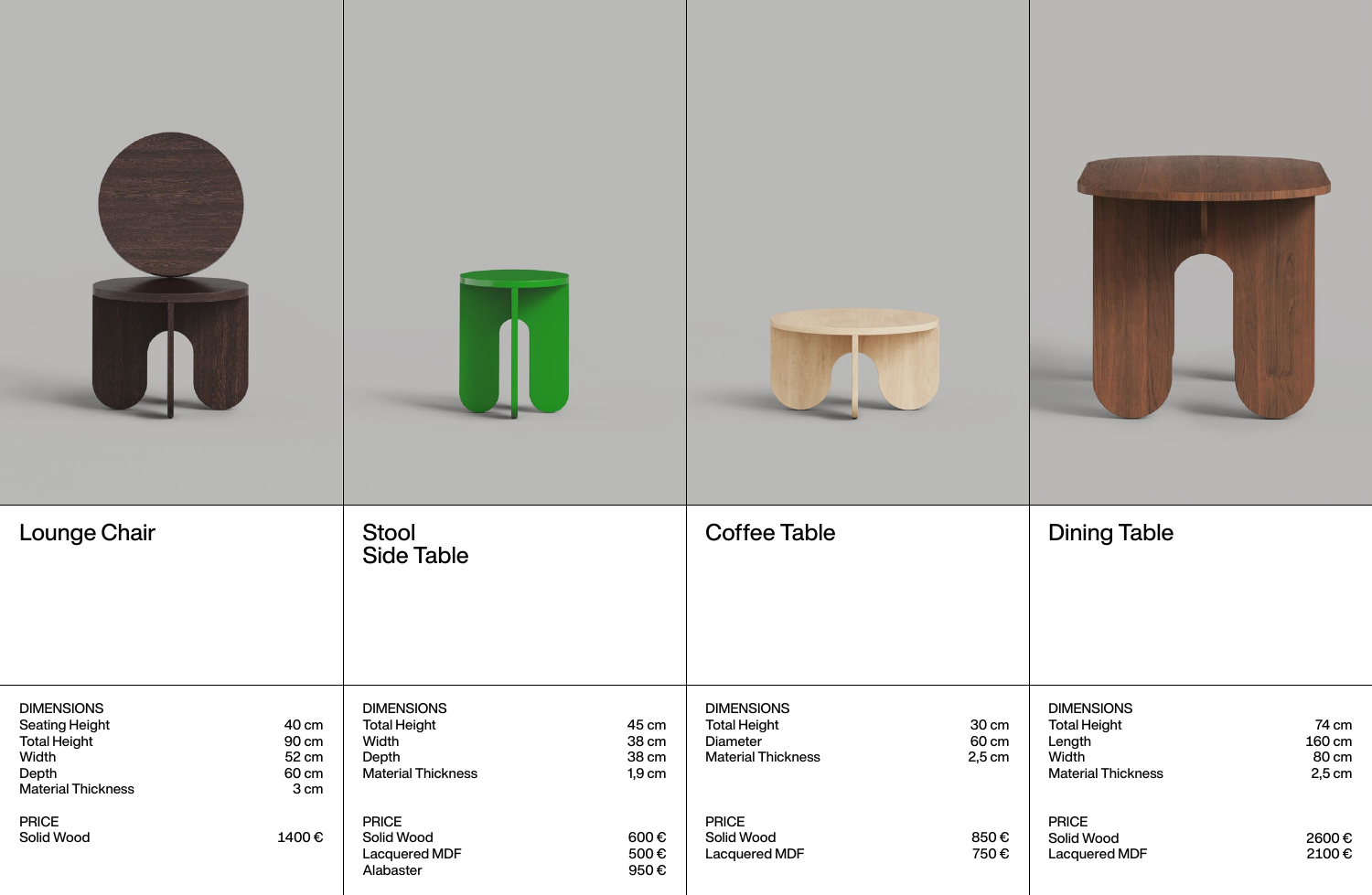Formica is a series in which material defines form. The collection combines baltic birch plywood with colourful formica, creating a furniture series that is open to variations and interpretation, while maintaining a linear principle that unifies the series in a natural manner.

| <b>DIMENSIONS</b><br><b>Total Height</b><br><b>Diameter</b><br><b>Material Thickness</b> | 74 cm<br>120 cm<br>$2,5$ cm |
|------------------------------------------------------------------------------------------|-----------------------------|
| <b>PRICE</b><br><b>Solid Wood</b><br><b>Lacquered MDF</b>                                | 2600€<br>2100€              |

**FORMICA SERIES** 



## Round Dining Table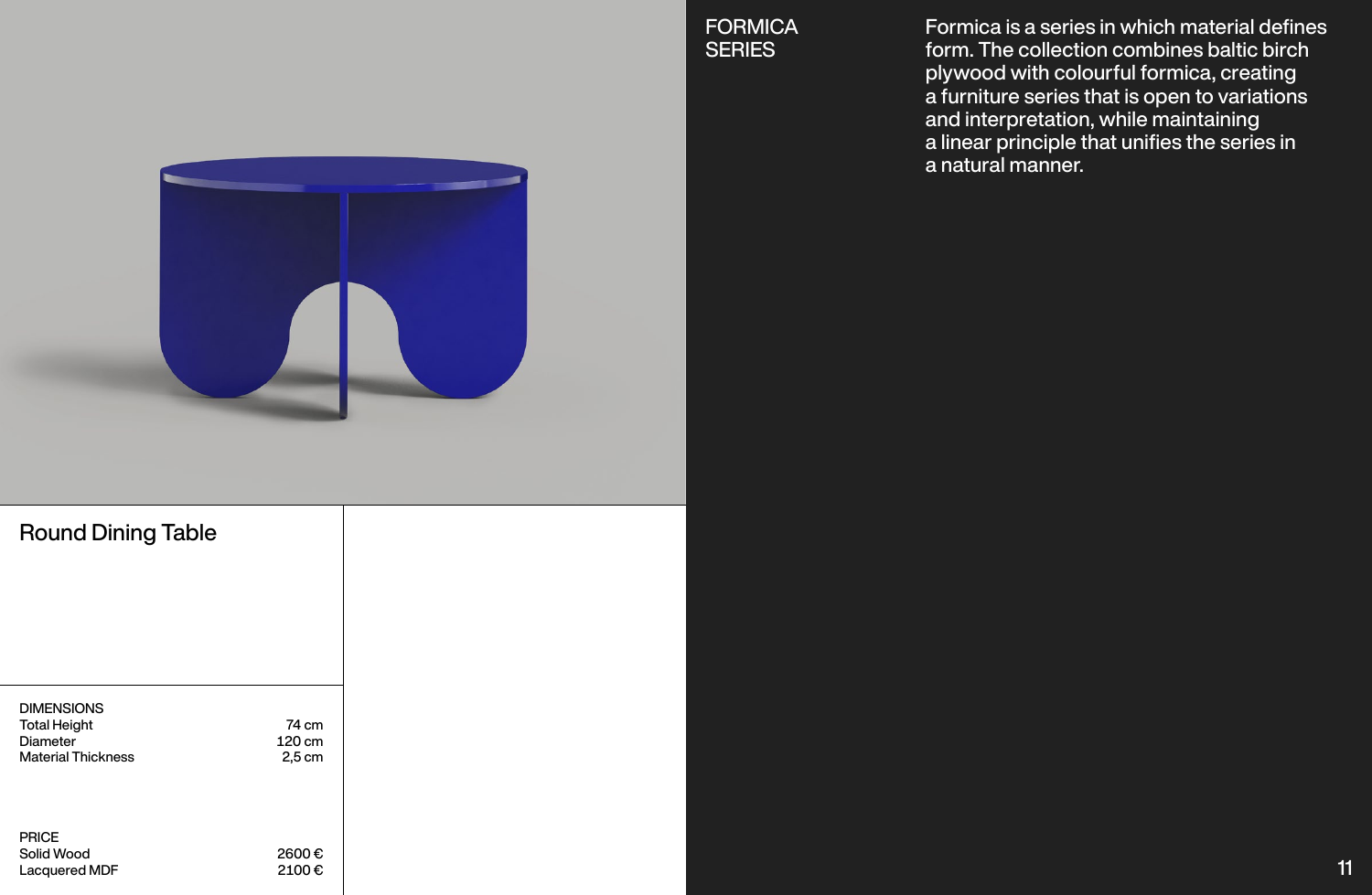| Stool                                                                               |                                  | Chair                                                                               |                                  | Rocker                                                                              |                                  |
|-------------------------------------------------------------------------------------|----------------------------------|-------------------------------------------------------------------------------------|----------------------------------|-------------------------------------------------------------------------------------|----------------------------------|
| <b>DIMENSIONS</b><br><b>Total Height</b><br><b>Seating Height</b><br>Width<br>Depth | 50 cm<br>45 cm<br>45 cm<br>45 cm | <b>DIMENSIONS</b><br><b>Total Height</b><br><b>Seating Height</b><br>Width<br>Depth | 85 cm<br>45 cm<br>45 cm<br>50 cm | <b>DIMENSIONS</b><br><b>Total Height</b><br><b>Seating Height</b><br>Width<br>Depth | 85 cm<br>45 cm<br>60 cm<br>80 cm |
| <b>PRICE</b><br>Solid Wood                                                          | 500€                             | <b>PRICE</b><br>Solid Wood                                                          | 800€                             | <b>PRICE</b><br>Solid Wood                                                          | 1100€                            |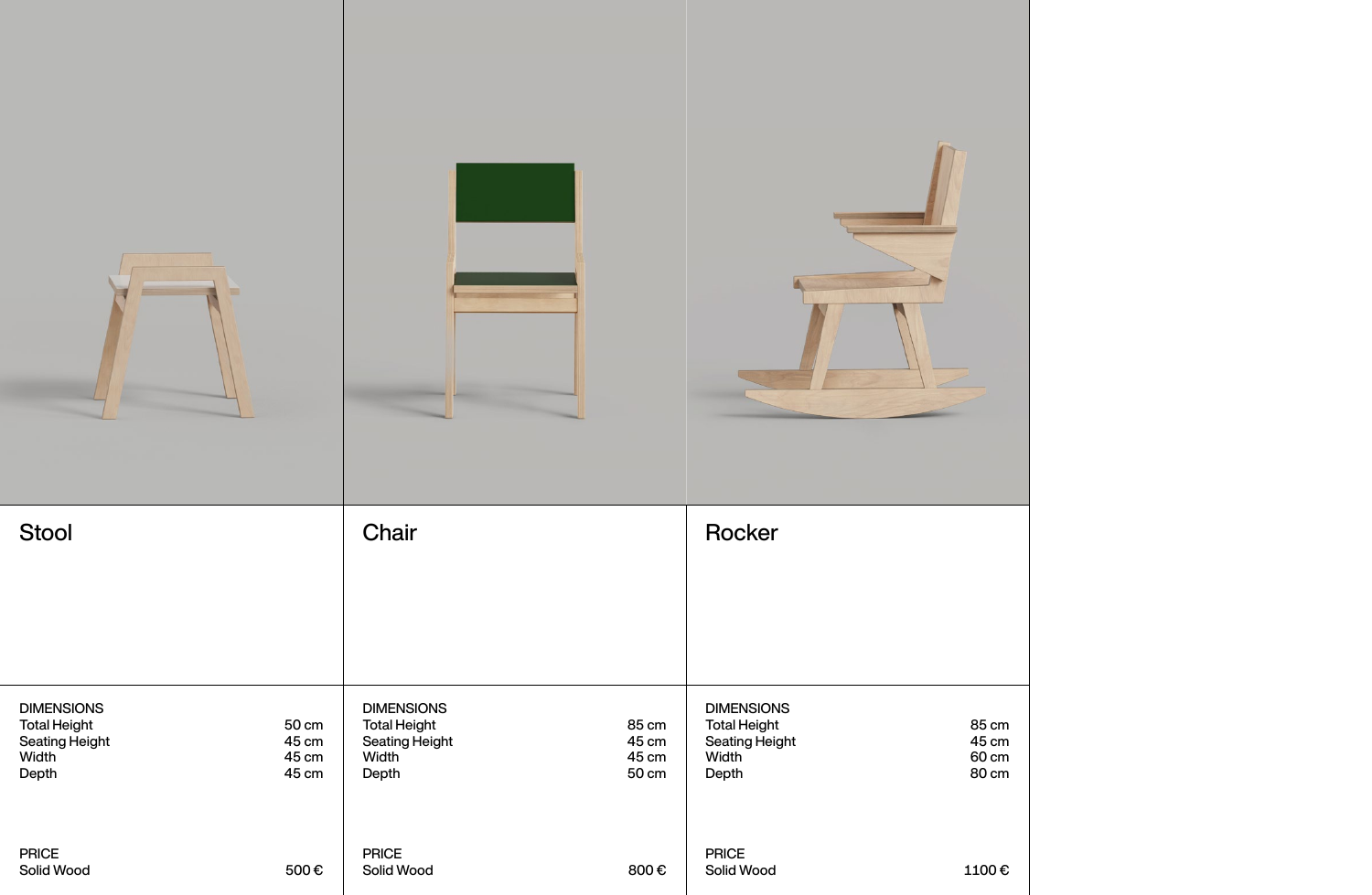